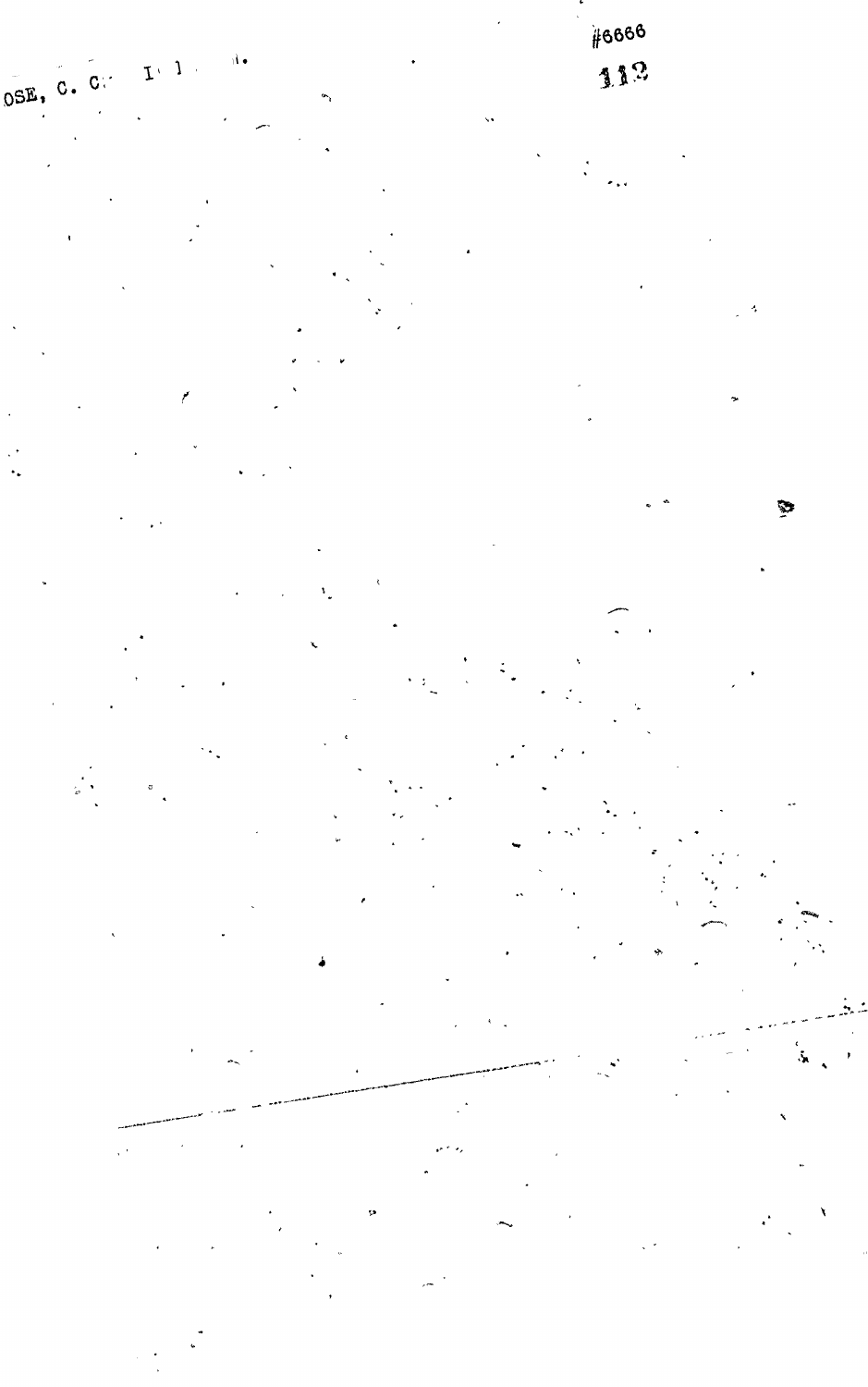INTERVIEW.

Pete W. Cole, Field Worker, July 14. 1937.

 $ROS. 0.07$ 

Interview with C. C. Rose, Pioneer Atoka. Oklahoma.

 $l_{i}$  to  $l_{e}$ 

I was born in Fayetteville, Arkansas, and left with my parents when I was about, three years of age and came to Indian Territory. We settled/near Butcher Pen and Washita River, in what was then Panola County, now Johnston County in Chickasaw Nation. I have lived in Indian. Territory all of my life since I came from Arkansas. When I was old enough to get out and work, I worked for several different parties and lastly Ixworked for Colonel Harris, father of Robert Harris who was a Covernor of Chickasaw Nation. I was born on March 5, 1865, the year the Civil. War ended.

Since I have been raised with the Chostaw Indians I am quite familiar with them ss. I have lived with them, had dealings with them and have experienced that their promises are true and that they expect the same in return. I have seen them in trouble among themselves but  $I$  do not care to give any account of their characters, the bad men, or their disposition although I have seen and witnessed some of the incidents as I was a Special Officer among them under Governor Green McCurtain for several years. I have been with them in most of their troubles, attended their meetings or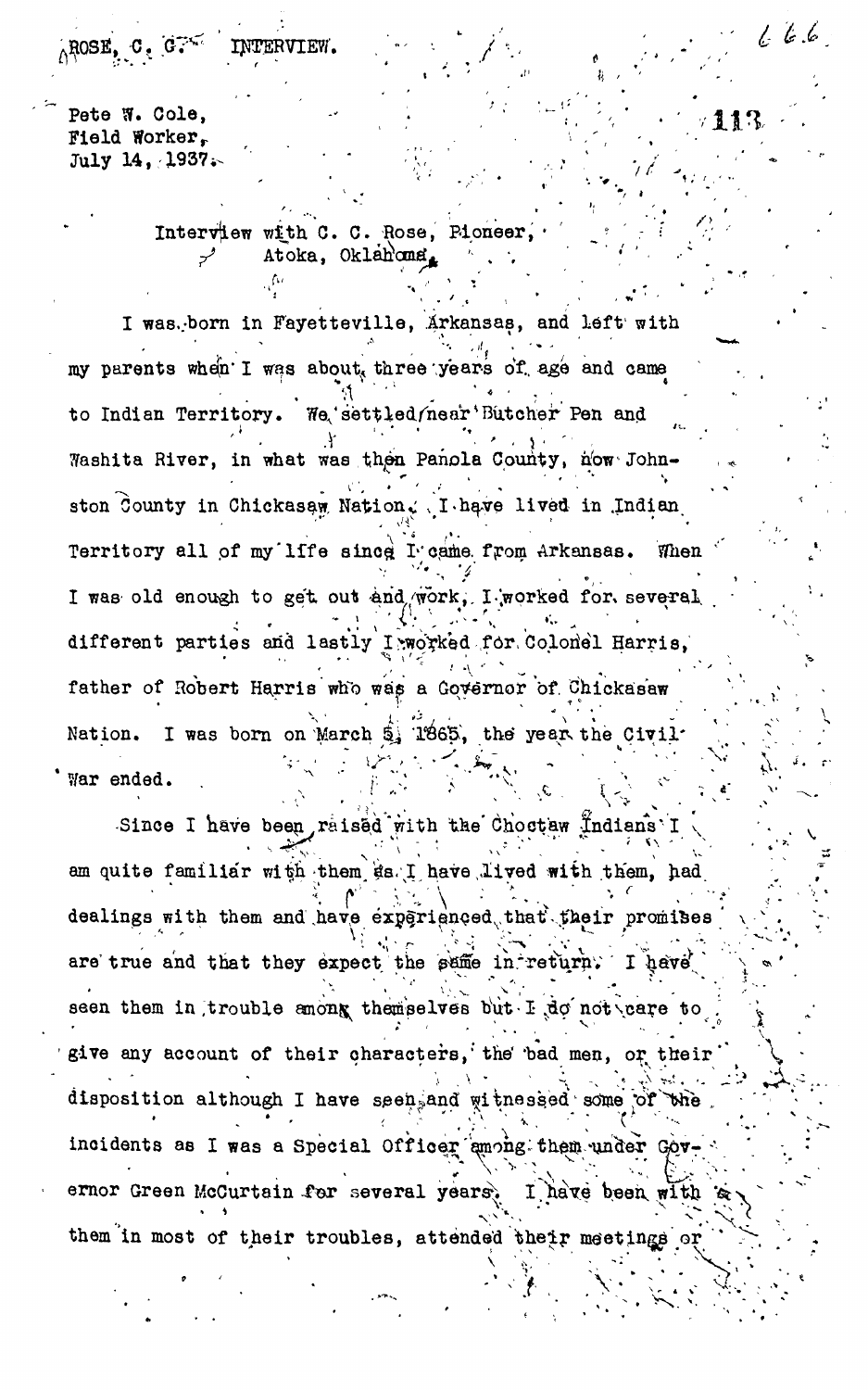their..dances', "and I remember one time when two men came **• • « . •/ • ; . 7 ' •• i** into the house with Winchesters looking ffor trouble while I approached them, and in a the dance was in progress. friendly way escorted them out of the House and prevented.  $\frac{1}{2}$ trouble that might have happened.  $\cdot$ 

 $\cdot$  J14

**'•u**

 $\sim$  When my parents came to the country, they landed first  $\sim$  / **- /i. »•'" 'J' /-. .** near Standing Rock in this County and the only thing we could do was to start farming by renting a piece of land from the owner. There was only one church in the community and that was the Presbyterian, but the people did not seem **'' • \* \*' i ! ' >** to have any interest in or did not care to attend  $q$ hurch' service. One time a man by the name of Henry Wilson, an-Indian preacher, invited me to his church one Sunday. At. service time he would read his #ext out of his Bible and preach to his congregation in his language. After he gote through I would read my text out of the same chapter and verses and would preach to the whites, that ware present. The minister would charge the congregation so much per sermon that the people did not cars to pay or attend services buntil we organized our church and moved to Ward's

Chapel a short distance from Standing Rock. When we moved to this place there were only three women and two men that helped organize the church with the help of Newman Powell, a minister from  $\frac{1}{2}$  minister  $\frac{1}{2}$  minister  $\frac{1}{2}$  minister  $\frac{1}{2}$  minister  $\frac{1}{2}$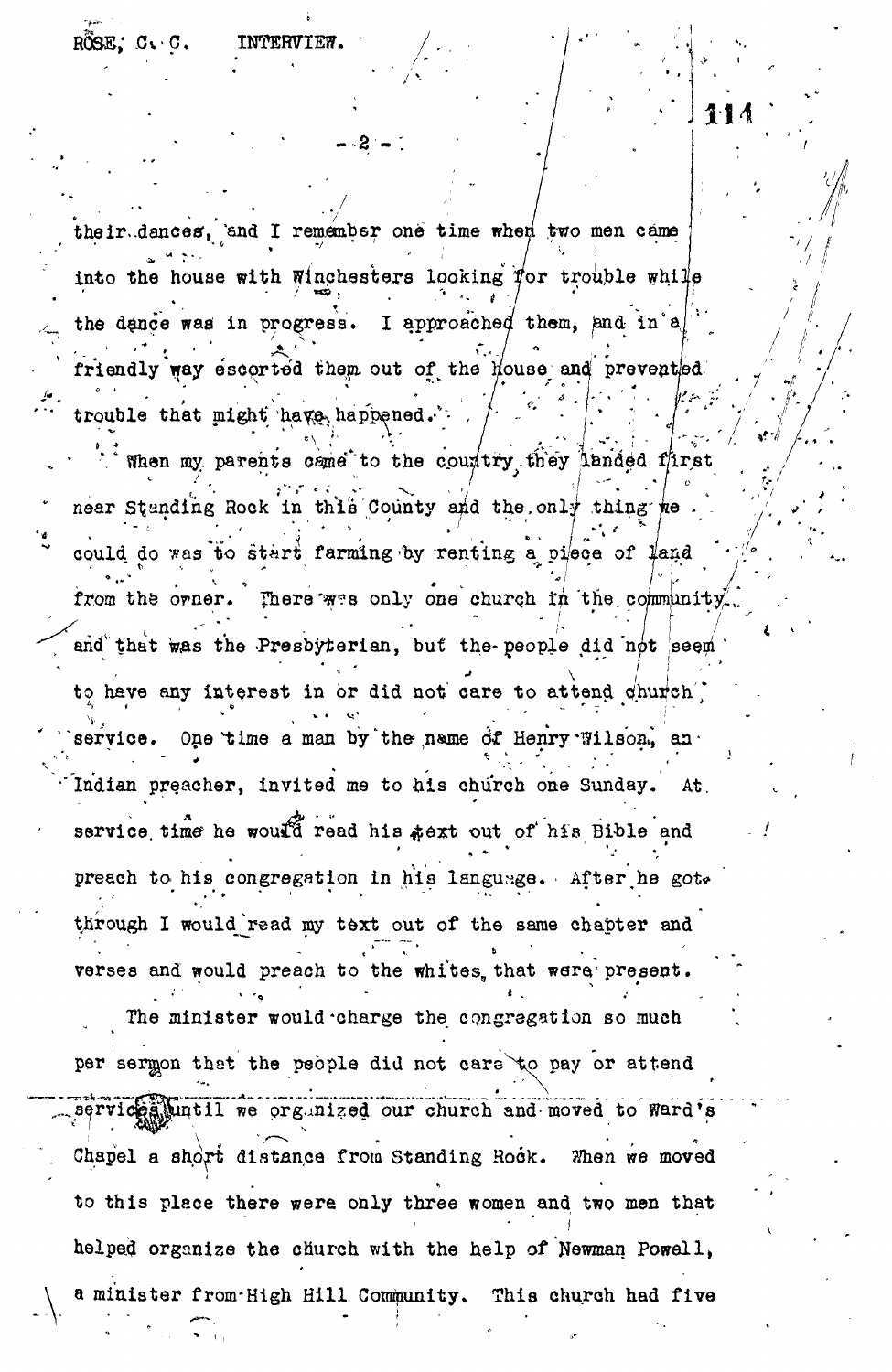ROSE, C. C. INTERVIEW.

After the church was organized; we took up a collection by canvassing houses at Atoka, Lehigh, Coalgate and all nearby neighbors and it whs not long until we had raised enough money to build a church. In the meantime boys and young u*rch.* In the meandless in the mean<br> *per on Sunday* and  $\frac{1}{2}$  $\sqrt{2}$ ball games in from of the church while samely school  $\mathbb{R}^d$ preaching  $r$ ere in  $pr_0$ gress.

/- 3 -

There was an old church organ in the neighborhood that was giv'n to the church, but it needed repairing. I to,ok this organ and repaired it and brought it to the church when there was to be a protracted meeting. Te begen to have singing and the boys. who played baseball in  $\mathcal{G}$  to have single baseball in the boys . When played baseball in the boys . from the corresponding to the corresponding to the services all took such such as  $\mathcal{L}_\text{max}$ interest in the singing that at every service they were interest in the single that the single that the single that they were service that they were service they were present to take pert in the singing. Ceveral joined the church and were the best church workers that one could expect. It was in the year 1890 when the church was organized and prayer meeting held every week. Today the members of this church still maintain their prayer meeting and are still practicing what was taught them when their church was first organized.

I have five boys living and they are a doctor, druggist, Civil Engineer, and farmers. I moved to town so that these boys might finish school and they helped build a two story

boys might finish school and they heiped build a two story  $\mathcal{H}^{\mathcal{A}}$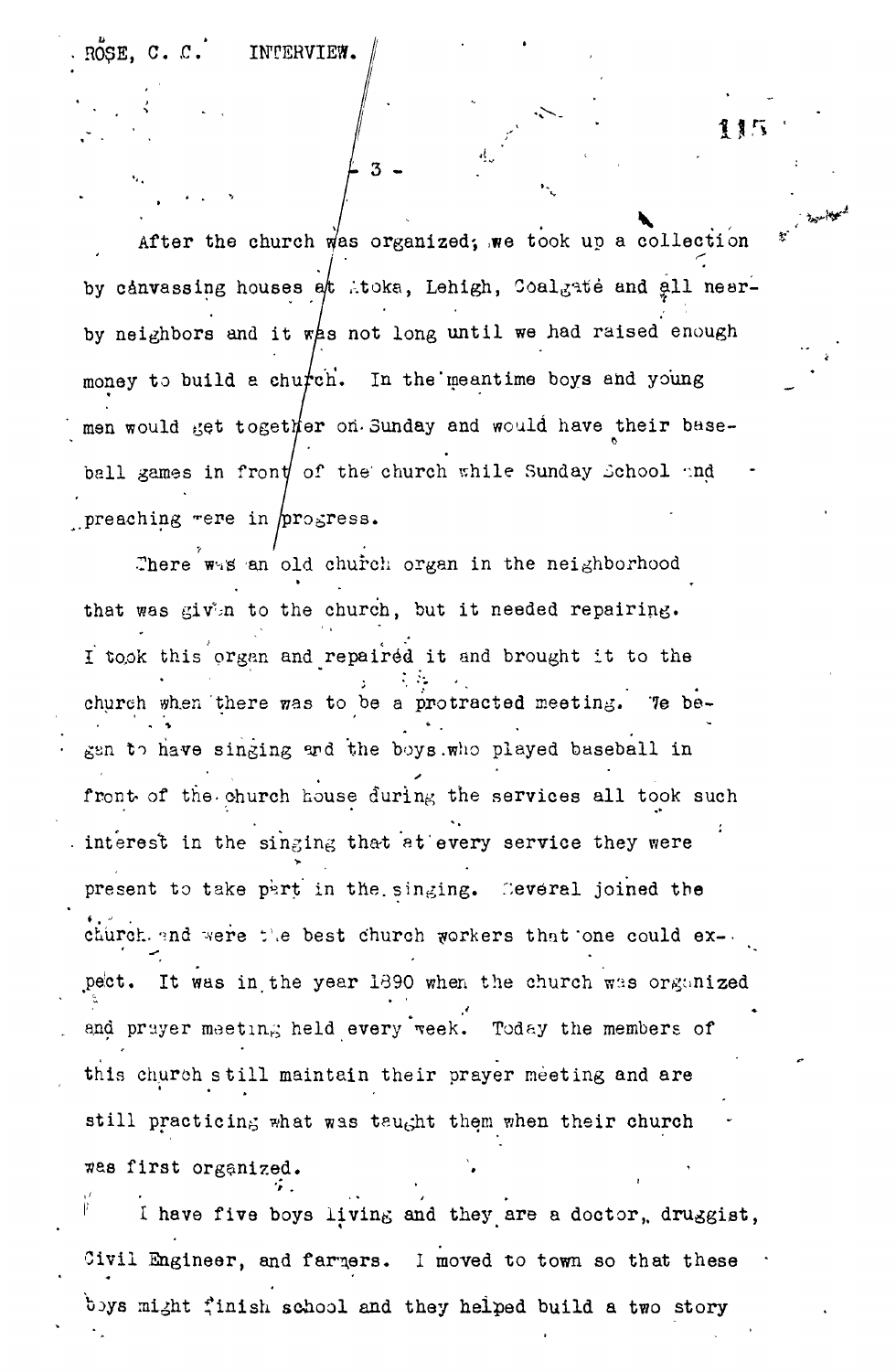twelve room house with a basement where we lived. There was an elm sprout that sprouted in the yard in front of the house thirty-five years ago. It still stands where the house was built, and is about two and one-half feet in diameter and about thirty-five feet high now. : 1999 - 1999 - 1999 - 1999 - 1999 - 1999 - 1999 - 1999 - 1999 - 1999 - 1999 - 1999 - 1999 - 1999 - 1999 - 199

- 4 -

The Choctaws are a superstitious class of people and believed in witchcraft so that when one of the members of the families died, sometimes one of the herb doctors wquld tell that some man or woman that/w-s a witch. They said that this person caused the death of one of the members of the family. Naturally the people would believe the story and someone would take his gun and hunt the so. called witch and shoot him or her. This was common until in the last few years the idea is dyi/ng out of their system and little or nothing is ever thought of a person being a witch now.

I have attended the Choctaw Courts, their wedding dinners, the Choctaw crys and have seen them whip a man tied to a tree for some crime that he had committed and was convicted of. I have my first woman to see being punished by whipping for 4he crime that has been committed by her. le understand that the Ghoctaw form of government no • is/more, yet they did n6t believe ,in a woman committing a crime unless influenced by some man. If a crime was committed